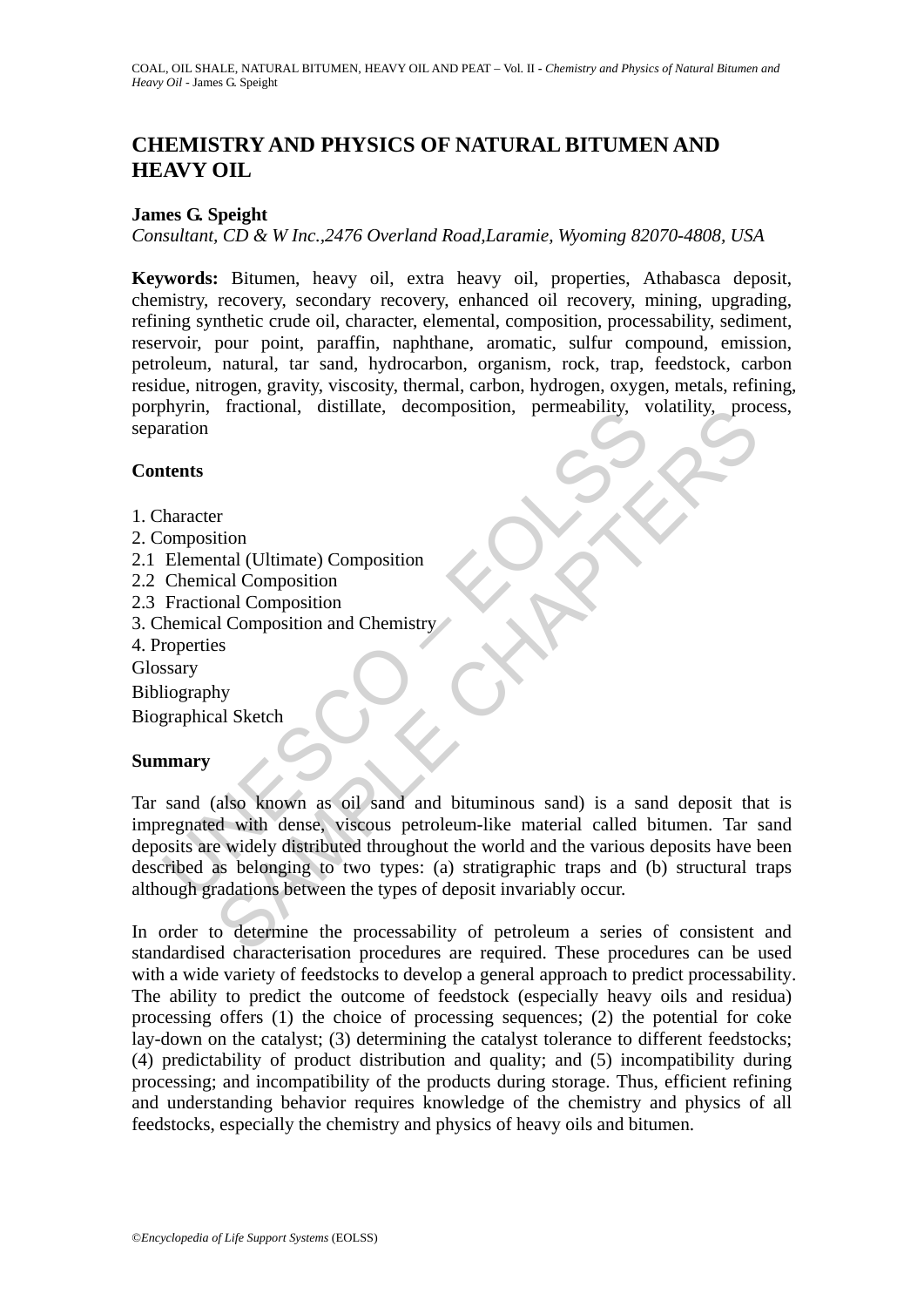The only commercial operations for the recovery and upgrading of bitumen occur in north-east Alberta, Canada, near to the town of Ft. McMurray where bitumen from the Athabasca deposit is converted to a synthetic crude oil. Therefore most of the data available for inspection of bitumen and determination of behavior originate from studies of these Canadian deposits. The work on bitumen from other sources is fragmented and spasmodic. The exception is the bitumen from deposits in Utah, United States where on-going programs have been I place at the University of Utah for more than three decades.

The API gravity of tar sand bitumen varies from  $5^{\circ}$  API to approximately  $10^{\circ}$  API depending upon the deposit, viscosity is very high, and volatility is low. On the other hand, the API gravity of heavy oil is on the order of 10 to  $20^\circ$ . The viscosity of heavy oil is high relative to conventional crude oil but is substantially lower than the viscosity of bitumen. Similarly, a higher proportion of heavy oil is volatile relative to bitumen but the constituents of both heavy oil and bitumen exhibit lower volatility than conventional crude oil.

The lack of mobility of bitumen requires a mining step followed by the hot water process that is, to date, the only successful commercial process to be applied to bitumen recovery from mined tar sand. Many process options have been tested with varying degrees of success and one of these options may even supersede the hot water process at some future date.

itumen. Similarly, a higher proportion of heavy oil is volatile rela<br>constituents of both heavy oil and bitumen exhibit lower volatility<br>le oil.<br>lack of mobility of bitumen requires a mining step followed<br>ess that is, to d Similarly, a higher proportion of heavy oil is volatile relative to bittments of both heavy oil and bittumen exhibit lower volatility than conventionents of both heavy oil and bittumen exhibit lower volatility than convent In addition, bitumen is relatively hydrogen-deficient when compared to heavy oil and conventional crude oil therefore requires that there be substantial hydrogen addition during refining. Heavy oil and conventional crude oil can be commercially upgraded and refined by a variety of processes. Bitumen is currently commercially upgraded by a combination of carbon rejection (coking) and product hydrotreating. Coking, the process of choice for residua (i.e., the non-volatile portions of conventional crude oil and heavy oil), is also the process of choice for bitumen conversion. Bitumen is currently converted commercially by delayed coking and by fluid coking. In each case the bitumen is converted to distillate oils, coke, and light gases. The coker distillate is a partially upgraded material and is a suitable feed for hydrodesulfurisation to produce a low-sulfur synthetic crude oil.

## **1. Character**

In order to determine the processability of petroleum a series of consistent and standardised characterisation procedures are required. These procedures can be used with a wide variety of feedstocks to develop a general approach to predict processability. The ability to predict the outcome of feedstock (especially heavy oils and residua) processing offers (1) the choice of processing sequences; (2) the potential for coke lay-down on the catalyst; (3) determining the catalyst tolerance to different feedstocks; (4) predictability of product distribution and quality; and (5) incompatibility during processing; and incompatibility of the products during storage. Thus, efficient refining and understanding behavior requires knowledge of the chemistry and physics of all feedstocks, especially the chemistry and physics of heavy oils and bitumen.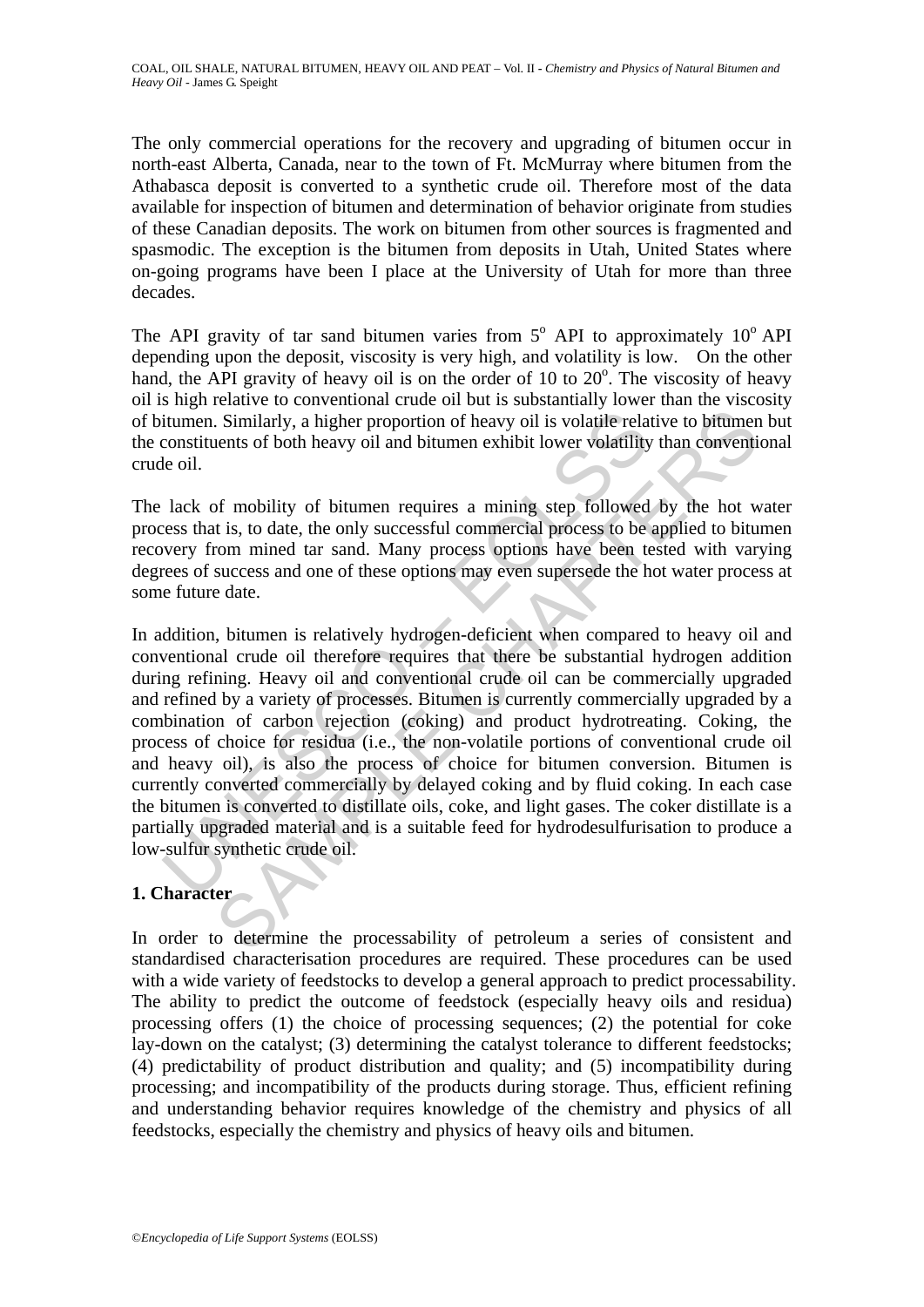Tar sand is defined as sand saturated with a highly viscous crude hydrocarbon material not recoverable in its natural state through a well by ordinary production methods. Chemically, the material should perhaps be called bituminous sand rather than tar sand since the organic matrix is bitumen (i.e., carbon disulfide-soluble material). As defined, bitumen is a hydrocarbonaceous material that consists of carbon and hydrogen with smaller amounts of nitrogen, oxygen, sulfur, and metals (especially nickel and vanadium).

Heavy oil and bitumen are naturally-occurring materials that contain hydrocarbons but hydrocarbons that are synthesised by living organisms usually account for less than 20% by weight of the petroleum and petroleum-like materials. The majority of the hydrocarbons in heavy oil and bitumen are produced by a variety of processes that converts other organic material to hydrocarbons as part of the maturation processes generally referred to as diagenesis, catagenesis, and metagenesis. These three processes are a combination of bacteriological action and low-temperature reactions that convert the source material into petroleum. During these processes, migration of the liquid products from the source sediment to the reservoir rock may also occur.

It is generally proposed that heavy oil and bitumen are formed through the progressive chemical change of materials provided by microscopic aquatic organisms that have been incorporated into marine or near-marine sedimentary rocks at the time of formation of the sediments. However, the details of the mechanisms by which the chemical transformations and the mechanisms by which petroleum-like materials are expelled from the source sediment and accumulate in reservoir rock are still uncertain.

erally referred to as diagenesis, catagenesis, and metagenesis. The a combination of bacteriological action and low-temperature rea<br>source material into petroleum. During these processes, migratucts from the source sedime eferred to as diagenesis, catagenesis, and metagenesis. These three procenties<br>eferred to as diagenesis, catagenesis, and metagenesis. These three procentination of bacteriological action and low-temperature reactions tha Transformation of some of this sedimentary material to petroleum probably began soon after deposition, with bacteria playing a role in the initial stages and clay particles serving as catalysts. Heat within the strata may have provided energy for the reaction, temperatures increasing more or less directly with depth. Some evidence indicates that most petroleum and petroleum-related materials formed at temperatures not exceeding about  $100-120^{\circ}$ C (210-250°F), with the generation of petroleum hydrocarbons beginning as low as  $65^{\circ}$ C (150 $^{\circ}$ F).

Both the nature and the quantity of the organic and inorganic settling matter may vary. As a consequence, it must be expected that the characteristics of the crude oil, heavy oil, and bitumen found in different reservoirs and deposits will vary. The nature of crude oil, heavy oil, and bitumen is related not only to the nature of the source material but also to the relative amounts of the different constituents in the source material. In addition, the temperature, pressure, and any other physical conditions prevailing in the area will also affect the character of the material.

The debris that settles at the bottom of the marine environment is attacked by bottom-dwelling (benthic) organisms that feed both on the sediment and on any water-soluble material. The benthic bacteria are largely responsible for the decomposition of organic compounds and the synthesis of new organic compounds through enzymatic transformations. The remaining material is partly transformed by bacteria and buried under the steadily increasing cover of sediments.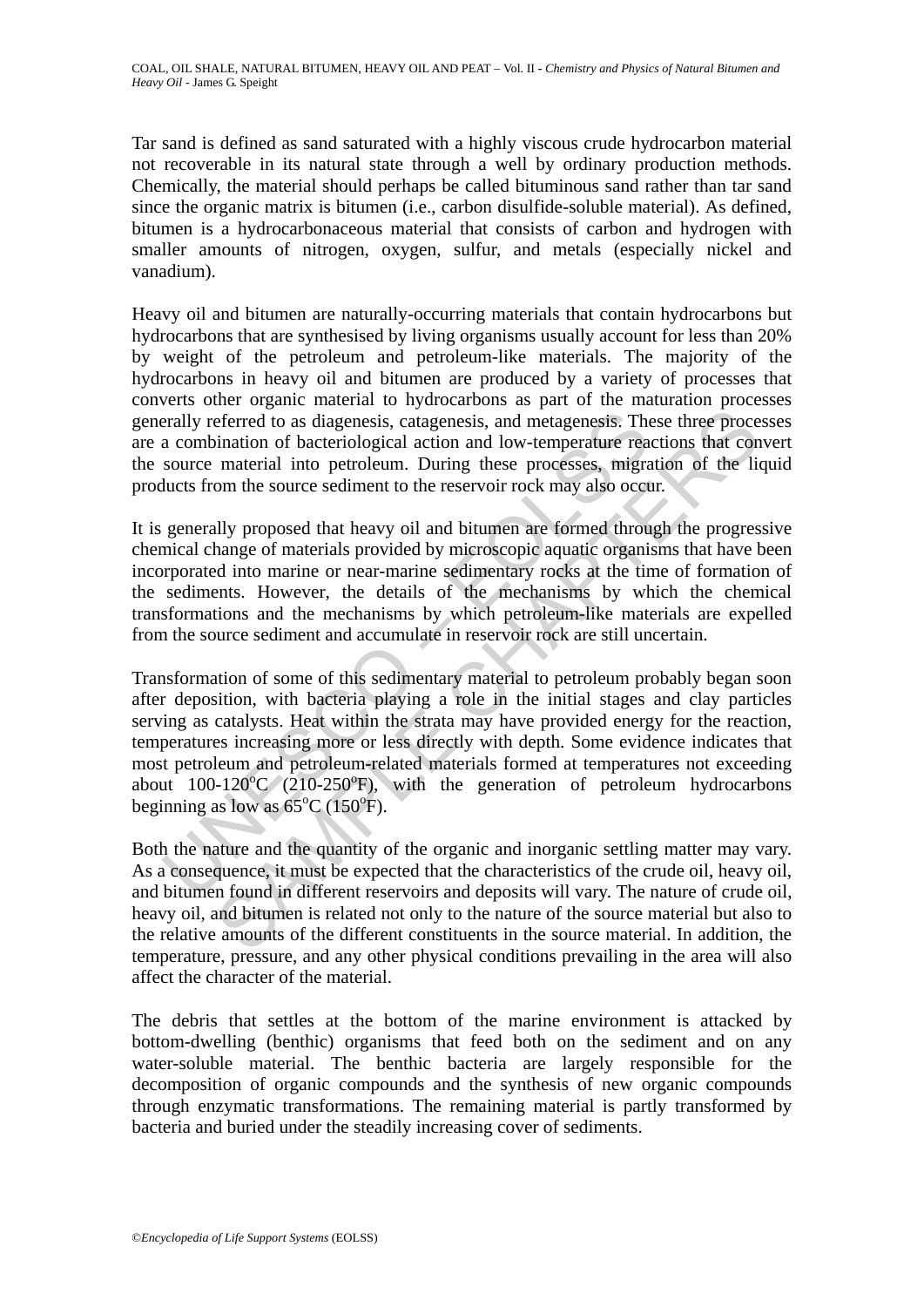As the pressure in the sediment increases, the water content diminishes from 70-80% by weight to less than 10% by weight, depending on the depth and the type of sediment. At this time, there is also the onset of anaerobic bacterial decomposition, which usually continues for a considerable length of time and during which biochemical transformations occur. It has been estimated that 60 to 70% by weight of the sedimentary organic carbon is typically liberated as carbon dioxide during this process; the majority of the remaining organic carbon is converted into new products, and the end result is a very complex mixture.

The organic compounds that contribute to the formation of petroleum, heavy oil, and bitumen are generated from finely disseminated organic matter in source beds. Processes of primary and especially secondary migration, which finally lead to the formation of petroleum accumulations, must therefore encompass mechanisms that concentrate dispersed petroleum compounds.

In general, the organic detritus of sediments varies with the environment just as the aquatic organisms vary in their chemical makeup. This is very important in understanding the differences between petroleum, heavy oil, and bitumen. Gross differences and structural variations of petroleum constituents are now believed to arise because of required variations in the source materials and also variations in the conditions (geophysical) under which the petroleum, heavy oil, and bitumen was formed.

centrate dispersed petroleum compounds.<br>
seneral, the organic detritus of sediments varies with the enviration<br>
ditic organisms vary in their chemical makeup. This is v<br>
are transiding the differences between petroleum, he e dispersed petroleum compounds.<br>
the organic detritus of sediments varies with the environment just as<br>
ganisms vary in their chemical makeup. This is very important<br>
ing the differences between petroleum, heavy oil, and Accumulations of petroleum, heavy oil, and bitumen are usually found in structural highs where reservoir rocks of suitable porosity and permeability are covered by a dense, relatively impermeable cap rock, such as an evaporite or a shale. A reservoir rock sealed by a cap rock in the position of a geological high, such as an anticline, is known as a structural petroleum trap. Other types of traps, such as sand lenses, reefs, and pinch-outs of more permeable and porous rock units are also known and occur in various fields. In all these situations, the changes in permeability and porosity determine the location of an accumulation.

Any porous and permeable stratum will suffice as the reservoir, and a very common reservoir rock is a porous or fractured limestone (especially of the reef, bioherm type); several such reservoir structures are found throughout the earth. Most reservoir rocks are sedimentary rocks, almost always the coarser grained of the sedimentary rocks: sand, sandstone, limestone, and dolomite. A less common reservoir is a fractured shale or even igneous or metamorphic rock. It is only rarely that shale acts as a reservoir rock, and again fractures and other relatively wide openings are believed to confer the required reservoir properties on an otherwise unsuitable rock. It may be that petroleum found in at least some reef structures is indigenous because of the large concentration of organisms in reefs, and there is often no other obvious source of the oil.

Once the oil has been transferred to the reservoir rock, it is free to move under any force that may be applied. Gravitational forces are presumed to be dominant, thereby causing the oil, gas, and water to segregate according to their relative densities in the upper parts of the porous stratum. Favourable locations where the oil can accumulate may be anywhere along the path of fluid travel, and even though the porous zones adjacent to a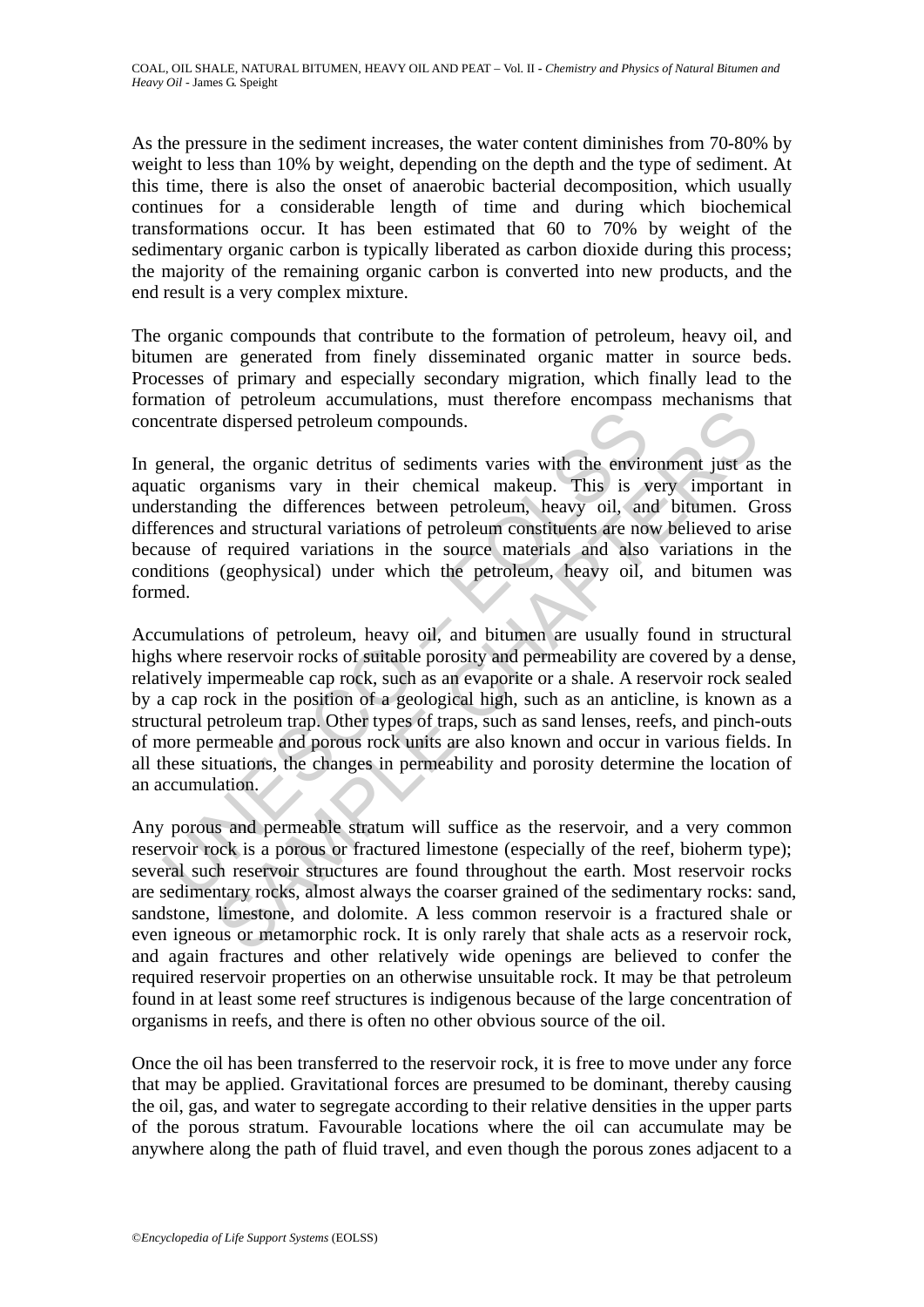compacting mud are commonly sand (sands form important reservoir rocks), almost any porous and permeable stratum will suffice.

Once the oil has accumulated in the reservoir rock, gravitational forces are presumed to be dominant, thereby causing the oil, gas, and water to segregate according to their relative densities in the upper parts of the reservoir. If the pores in the reservoir rock are of uniform size and evenly distributed, there are transition zones, from the pores occupied entirely by water to pores occupied mainly by oil to those pores occupied mainly by gas. The thickness of the water-oil transition zone depends on the densities and interfacial tension of the oil and water as well as on the size of the pores. Similarly, there is some water in the pores in the upper gas zone (the gas cap), which has at its base a transition zone from pores occupied largely by gas to pores filled mainly by oil.

oleum, heavy oil, and bitumen cannot be retained as an accumula<br>pp, and this requires that the boundary between the cap rock or of<br>the reservoir rock generally be convex upward, but the exact for<br>e.e. widely. The simplest heavy oil, and bitumen cannot be retained as an accumulation unless the this requires that the boundary between the cap rock or other sealing a ervoiv rock generally be convex upward, but the exact form of the bound rely e Petroleum, heavy oil, and bitumen cannot be retained as an accumulation unless there is a trap, and this requires that the boundary between the cap rock or other sealing agent and the reservoir rock generally be convex upward, but the exact form of the boundary varies widely. The simplest forms are the flat-lying convex lens, the anticline, and the dome, each of which has a convex upper surface. Many oil and gas accumulations are trapped in anticlines or domes, structures that are generally more easily detected than some other types of traps. Some traps are formed by the reservoir rock being cut off at its upper end by a fault that places sealing rock against the fractured end. Alternatively, the upper end may have been eroded away during a period of unconformity, resulting in the subsequent covering of the eroded top of the reservoir rock by a sealing rock. There are also examples in which the reservoir rock wedges out at its upper end as an original depositional feature due to lateral variation in deposition or abuts against an old land surface (stratigraphic trap). Traps associated with salt intrusions are of various kinds; limestone reefs can also serve as reservoir rocks and give rise to overlying traps of anticlinal form as a result of differential compaction. Last, examples are also known in which the reservoir rock extends to the surface of the earth but oil and gas are sealed in it by clogging of the pores by bitumen or by natural cements. Many reservoirs display more than one of the factors contributing to the entrapment of hydrocarbons.

The distinction between a structural trap and a stratigraphic trap is often blurred. For example, an anticlinal trap may be related to an underlying buried limestone reef. Beds of sandstone may wedge out against an anticline because of depositional variations or intermittent erosion intervals. Salt domes, formed by flow of salt at substantial depths, also have created numerous traps that are both a structural trap and a stratigraphic trap.

Alteration of heavy oil and bitumen in the reservoir or deposit is an accepted occurrence. Alteration may be related to the relative instability of the material or to the traps may be susceptible to incursion to chemical agents, such as oxygen. Physical effects, such as those caused when the level of burial of the trap changes as a result of further subsidence or erosion, may also play a role. It is difficult to draw a precise distinction between chemical and physical processes since it is often more than likely that the two "processes" are often interrelated and may even occur simultaneously.

There are wide variations both in the bitumen saturation of tar sand (0% by weight to 18% by weight bitumen) even within a particular deposit, and the viscosity is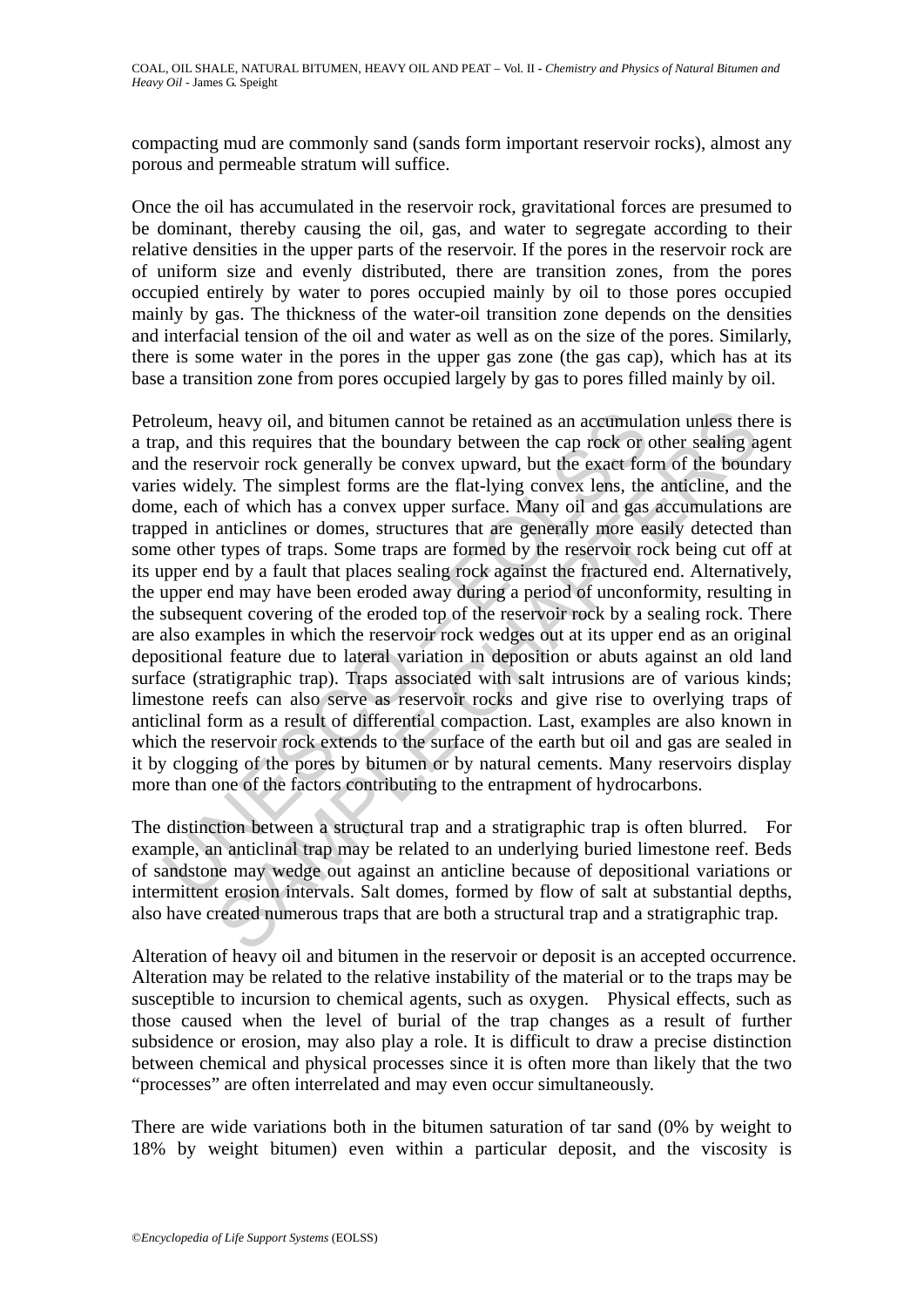particularly high. Of particular note is the variation of the density of Athabasca bitumen with temperature and the maximum density difference between bitumen and water occurs at  $70^{\circ}$ C to  $80^{\circ}$ C (160 $^{\circ}$ F to 175 $^{\circ}$ F), hence the choice of the operating temperature of the hot-water bitumen-extraction process.

is a constrained a constrained a method in the most dealer<br>time in the most defined a state of more than the most dealer and of the employed for any particular crude oil is a predominant<br>ind be employed for any particular mal examination of the physical properties) is necessary. From this,<br>
b make deductions about the most logical means of refining. In<br>
of crude oils from physical property data as to which refining sequence<br>
employed for an Heavy oils and bitumen can be assessed in terms of sulfur content, carbon residue, nitrogen content, and metals content. Properties such as the API gravity and viscosity also help the refinery operator to gain an understanding of the nature of the material that is to be processed. The products from high-sulfur feedstocks often require extensive treatment to remove (or change) the corrosive sulfur compounds. Nitrogen compounds and the various metals that occur in crude oils will cause serious loss of catalyst life. The carbon residue presents an indication of the amount of thermal coke that may be formed to the detriment of the liquid products. Thus, initial inspection of the feedstock (conventional examination of the physical properties) is necessary. From this, it is possible to make deductions about the most logical means of refining. In fact, evaluation of crude oils from physical property data as to which refining sequences should be employed for any particular crude oil is a predominant part of the initial examination of any material that is destined for use as a refinery feedstock.

- -
- -
- -

TO ACCESS ALL THE **20 PAGES** OF THIS CHAPTER, Visit: http://www.eolss.net/Eolss-sampleAllChapter.aspx

#### **Bibliography**

Gray, M.R. (1994). Upgrading Petroleum Residues and Heavy Oils. Marcel Dekker Inc., New York. [This book gives a review of the methods for upgrading heavy oil and natural bitumen. Examples are provided of process type with the flow sheets and product yields.]

Meyer, R.F. (Editor). (1991). Heavy Crude and Tar Sands – Hydrocarbons for the 21<sup>st</sup> Century. Petróleos de Venezuela S.A., Caracas, Venezuela. [This book is a collection of papers presented at the Symposium and gives examples of bitumen properties and processes for conversion to synthetic crude oil.]

Speight, J.G. (1990). In Fuel Science and Technology Handbook, J.G. Speight (Editor). Marcel Dekker Inc., New York. Part II. Chapters 12-16. [This book contains a collection of chapters on tar sand bitumen and gives description of occurrence of tar sand, current methods of recovery of bitumen, bitumen conversion, and properties of the synthetic crude oil.]

Speight, J.G. (1999). The Chemistry and Technology of Petroleum.  $3<sup>rd</sup>$  Edition. Marcel Dekker Inc., New York. [This book gives a detailed description of petroleum, heavy oil, and bitumen and compares petroleum properties to heavy oil properties and to bitumen properties. Conversion processes for each type of feedstock are also described.]

Speight, J.G. (1999). The Desulfurization of Heavy Oils and Residua.  $2<sup>nd</sup>$  Edition. Marcel Dekker Inc., New York. [This book describes the processes for the removal of sulfur from petroleum residua a, heavy oil, and tar sand bitumen. Process flow sheets are provided as well as examples of bitumen conversion to products. The chemistry and physics o sulfur removal are also described.]